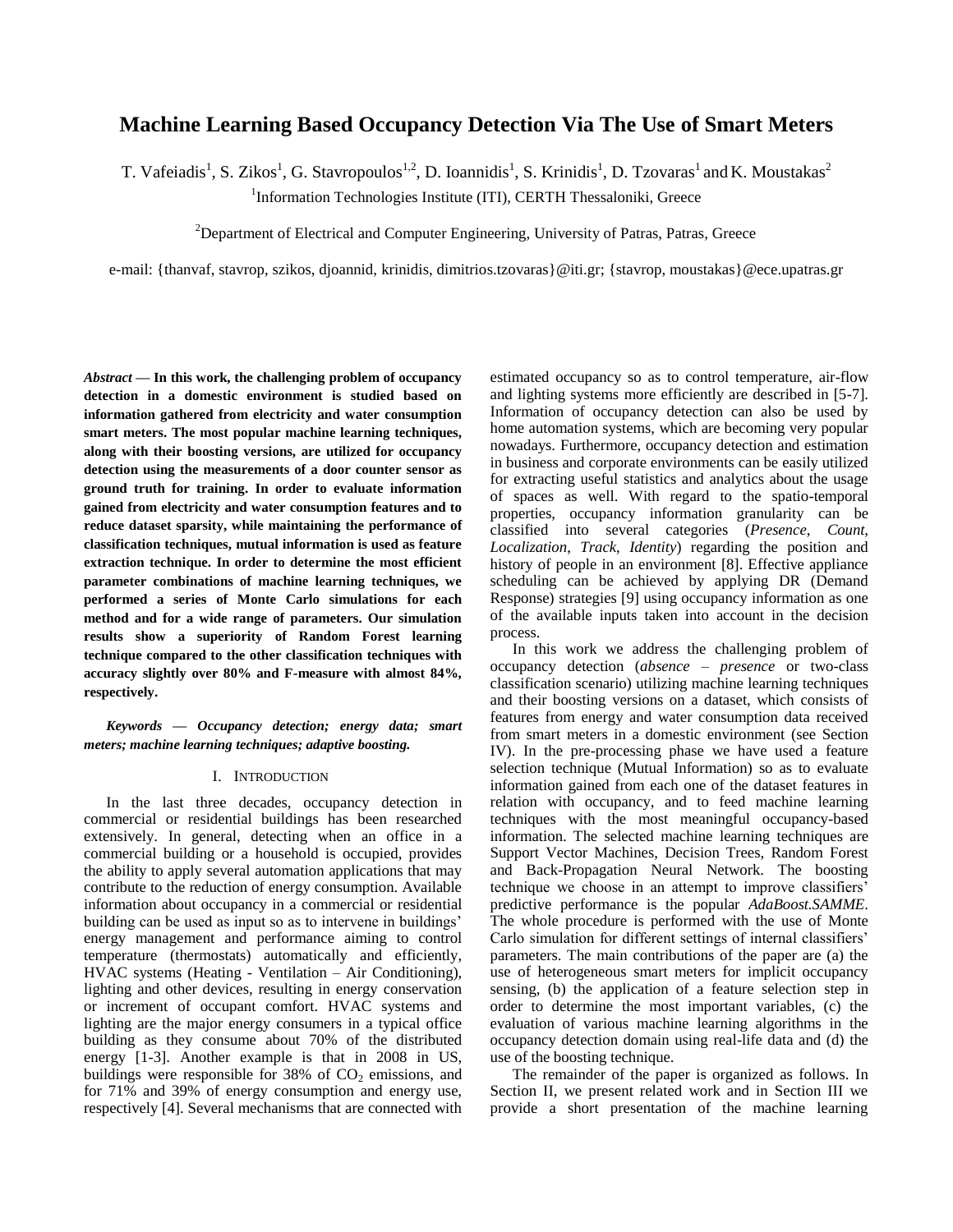techniques that were evaluated, the boosting algorithm and the evaluation criteria. The energy and water consumption dataset is described in Section IV. Mutual information as feature selection technique and its application on the dataset is described in Section V. The simulation setup and results are given in Section VI, and in section VII we draw our conclusions.

# II. RELATED WORK

Occupancy monitoring can be categorized into groupbased and individual monitoring. The former refers to the estimation of the aggregated occupancy in a space, while the latter refers to the tracking of each occupant's position and identification of each occupant. Certain occupancy estimation systems require equipment such as mobile phones or radio frequency identification tags (RFID) that should be carried by the end-users. On the other hand, systems that utilize sensors such as acoustic, passive infra-red (PIR) etc. are capable of producing occupancy information without the need for users to carry a device.

As far as the use of infrastructure is concerned, explicit systems utilize occupancy sensors such as PIR motion sensors, door counters, acoustic sensors, and depth cameras to estimate occupancy, while implicit systems provide occupancy information using implicit sensing methods, such as device status and electricity consumption monitoring. The installation of occupancy sensors is not always a trivial task due to specific limitations and requirements that have to be followed. Moreover, high performance occupancy sensors that are able to count and track people, such as IR or depth cameras are of relatively high cost. In study [10], the authors utilize information received from Arduino-based wireless sensor boxes, each one placed in a different room, in order to estimate occupancy. An occupant detection, counting, and tracking system which utilizes depth cameras installed in a multi-space area, is presented in paper [11]. The authors of [12] propose an alternative method for counting the number of occupants in a conference room. The system that they developed utilizes information from chair pressure sensors, and performance evaluation showed that it is capable of providing fine-grained occupancy information.

The performance of occupancy detection and estimation usually improves when data from multiple sensors are used, as each sensor type captures different aspects of human presence. Rule-based methods and machine learning methods have been studied in the literature for estimating occupancy when fusing information from various sources. In cases where machine-learning methods are applied, occupancy estimation is regarded as a classification problem and is performed via the use of a selected classifier. Different machine-learning algorithms have been used in the literature, such as support vector machines (SVM), artificial neural networks (ANN), decision trees (DT), agent-based models and other. In the study of Yang et al. [13], learning-based methods such as a Conditional Random Field model and a Hidden Markov Support Vector Machine (HMSVM) are used, in order to estimate the number of occupants in a threeperson residence by using the readings of PIR motion sensors, which were available via the alarm system. Occupancy estimation in an open-plan office is studied in [14], where information from sound, temperature, CO2, and PIR motion sensors is passed to an ANN model and the reported accuracy when estimating up to 6 occupants is up to 75%. In the work of Chaney et al. [15], an approach for analyzing data from multiple sensors, such as power meters, CO2 and temperature sensors, is introduced for estimating occupancy in a residence. The method combines the Dempster-Shafer theory with a Hidden Markov Model (HMM) and takes into account power consumption behavior, in order to compute estimations regarding participation in demand response.

An alternative approach for inferring occupancy is with the use of implicit sensing sources, such as energy data from power meters, signal strength data from mobile devices, and computer activity. Generally, the use of non-intrusive occupancy monitoring techniques is becoming more common in literature and focuses mainly on data collection from smart energy meters. In the work of Milenkovic et al. [16] the use of power meters is combined with PIR motion sensors in an effort to detect office worker activities at desk level and count the number of occupants at room level. For computer and desk work, an overall recognition accuracy of 95% was achieved and people count was estimated at 87% in the best case. Chen et al. [17] research the potential of nonintrusive occupancy monitoring by using electricity data from smart energy meters along with statistical analysis. Akbar et al. [18] used smart energy meters to count electricity consumption from several devices on employees work desks, on their research center. In that work, the use of machine learning methods along with feature extraction techniques had as a result to achieve a 94% on the harmonic mean of precision and recall (F-measure) on occupancy detection. Jin et al. [19], proposed a system for occupancy detection based on power usage, aiming at addressing the issues that arise when learning from limited or no training data.

Occupancy detection can also be achieved via the use of other sensor types, such as water meters. The amount of water consumed by occupants or electrical appliances such as dishwashers can indicate whether a building is occupied or not. Carboni et al. [20] provide an overview of water usage disaggregation systems and related techniques that are applied for water event classification in residential settings. Some water disaggregation methods are based on monomodal sensing, while others utilize multi-modal sensing by combining different variables such as water flow, pressure etc. Recent datasets, such as the one described in [21], include information about water consumption in addition to information about electricity consumption.

# III. MACHINE LEARNING ALGORITHMS – EVALUATION

# MEASURES

In this section, we describe in short the machine learning techniques that were used in this work, such as Support Vector Machines (SVMs), Decision Trees (DT), Random Forest (RF) and Back-Propagation Network (BPN) along with the AdaBoost algorithm.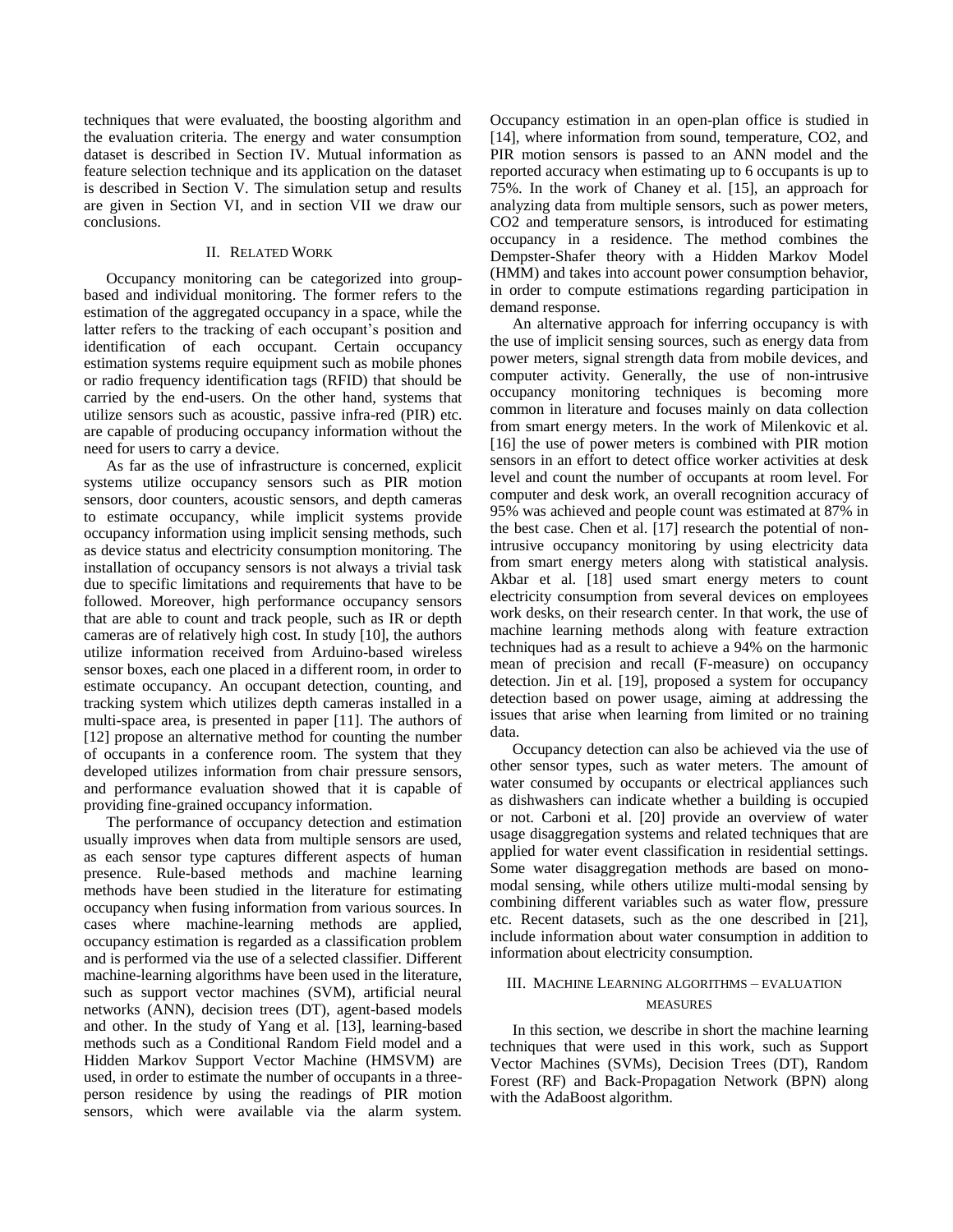SVM is a machine learning technique based on risk minimization and it is first proposed by Boser, Guyon and Vapnik in 1992 [22]. The main objective of SVM is to construct a hyperplane as a decision boundary as the maximum margin between classified classes based on Kernel functions. In this work, we had applied two well-known Kernels, the Polynomial, denoted hereafter as SVM-POLY, and the Radial Basis Function, denoted hereafter as SVM-RBF. The SVM-RBF case relies on the Gaussian Radial Basis function kernel with its form given by:  $K(x, y) =$  $\exp(-\gamma ||x - y||^2)$ , where  $||x - y||^2$  is the Euclidean distance between the feature vectors *x* and *y* and  $\gamma = \frac{1}{2}$  $\frac{1}{2\sigma^2}$  is a positive constant, with  $\sigma$  being a free parameter. Along with *σ,* RBF kernel has another free parameter, the constant C. The SVM-POLY case relies on the Polynomial function kernel with its form given by:  $K(x, y) = [x^T y + \theta]^p$ , where *p* is the degree of the polynomial and  $\theta$  is a free parameter that usually takes its values form integer space, although  $\theta = 1$  is preferable as it avoids Hessian matrix to become zero. As in RBF, a free parameter C is defined.

DT is a simple and widely used classification technique. It applies a straightforward idea to solve the classification problem. DT classifier poses a series of carefully crafted questions about the attributes of the test record. Each time it receives an answer, a follow-up question is asked until a conclusion about the class label of the record is reached [23].

RF is one of the best among classification algorithms able to classify large amounts of data with accuracy. RF are an ensemble learning method (one can think that RF is a form of n - nearest neighbor predictor) for classification that construct a number of decision trees at training time and outputting the class that is the mode of the classes output by individual trees [24].

Artificial Neural Networks (ANNs) have seen an increasing interest over the last few years and are being successfully applied on a significant range of problem domains. One of the most popular ANNs algorithms is the back propagation algorithm. The back propagation algorithm looks for the minimum of the error function in weight space using the method of gradient descent. The combination of weights which minimizes the error function is considered to be a solution of the learning problem [25].

The AdaBoost algorithm is now a well-known and deeply studied method to build ensembles of classifiers with very good performance [26]. The algorithm learns a set of classifiers, also known as weak learners, in order to produce the final, stronger classifier. The weak learners are obtained sequentially, using re-weighted versions of the training data, with the weights depending on the accuracy of the previous classifiers. The training set is always the same at every iteration, with each training instance weighted according to its (mis) classification by the previous classifiers.

For the two-class classification scenario, in order to assess our models, we use the measures of precision, recall, accuracy and F-measure, which are computed from the contents of the confusion matrix of the classification predictions (see Table I). True positive and false positive cases are denoted as TP and FP, while true negative and false negative are denoted as TN and FN respectively. In order to fit the classification evaluation in occupancy detection problem, we will assign the classes of absence and presence.

Precision is the ratio of predicted true positive cases to the sum of true positives and false positives and is given by the equation:

$$
Precision = TP / (TP + FP)
$$
 (1)

Recall is the proportion of the true positive cases to the sum of true positives and false negatives and is given by the equation:

$$
Recall = TP / (TP + FN)
$$
 (2)

Accuracy is the fraction of the total number of predictions that were correct.

$$
Accuracy = (TP+TN)/(TP+FP+TN+FN)
$$
 (3)

Precision or recall alone cannot describe a classifier's efficiency. Therefore, F-measure is introduced as a combination of these two metrics. It is defined as twice the harmonic mean of precision and recall, and is the metric we will be most referring to.

 *F-measure = (2\*Precision\*Recall)/(Precision+Recall)* (4)

A value closer to one, means better combined precision and recall of the classifier, whereas lower values imply worst accuracy or precision or both.

TABLE I. CONFUSION MATRICES FOR OCCUPANCY DETECTION

|                     |                 | <b>Predicted class</b> |                 |  |
|---------------------|-----------------|------------------------|-----------------|--|
|                     |                 | <b>Absence</b>         | <b>Presence</b> |  |
| <b>Actual Class</b> | <b>Absence</b>  | TР                     | FN              |  |
|                     | <b>Presence</b> | FP                     | ΤN              |  |

#### IV. DESCRIPTION OF THE DATASET

Three different systems were deployed in a domestic environment which accommodates 3 occupants, in order to capture and store the energy, water, and occupancy related data. The data collection was performed for about 1 month, during July 2016. Power consumption and occupancy data are stored in a MySQL database deployed locally. On the contrary, water consumption data are sent over the Internet and stored in the cloud. More details about data storage and dataset generation are presented next.

#### *A. Energy Consumption Dataset*

The power consumption of crucial electrical appliances is monitored via a wireless network of smart plugs that utilize the ZigBee protocol (https://www.plugwise.com). The installed smart plug modules communicate with each other forming a network of mesh topology. Each one of the following appliances was attached to a smart plug: TV, washing machine, refrigerator, and hair dryer. Furthermore, a special built-in module, which is connected to the wiring, is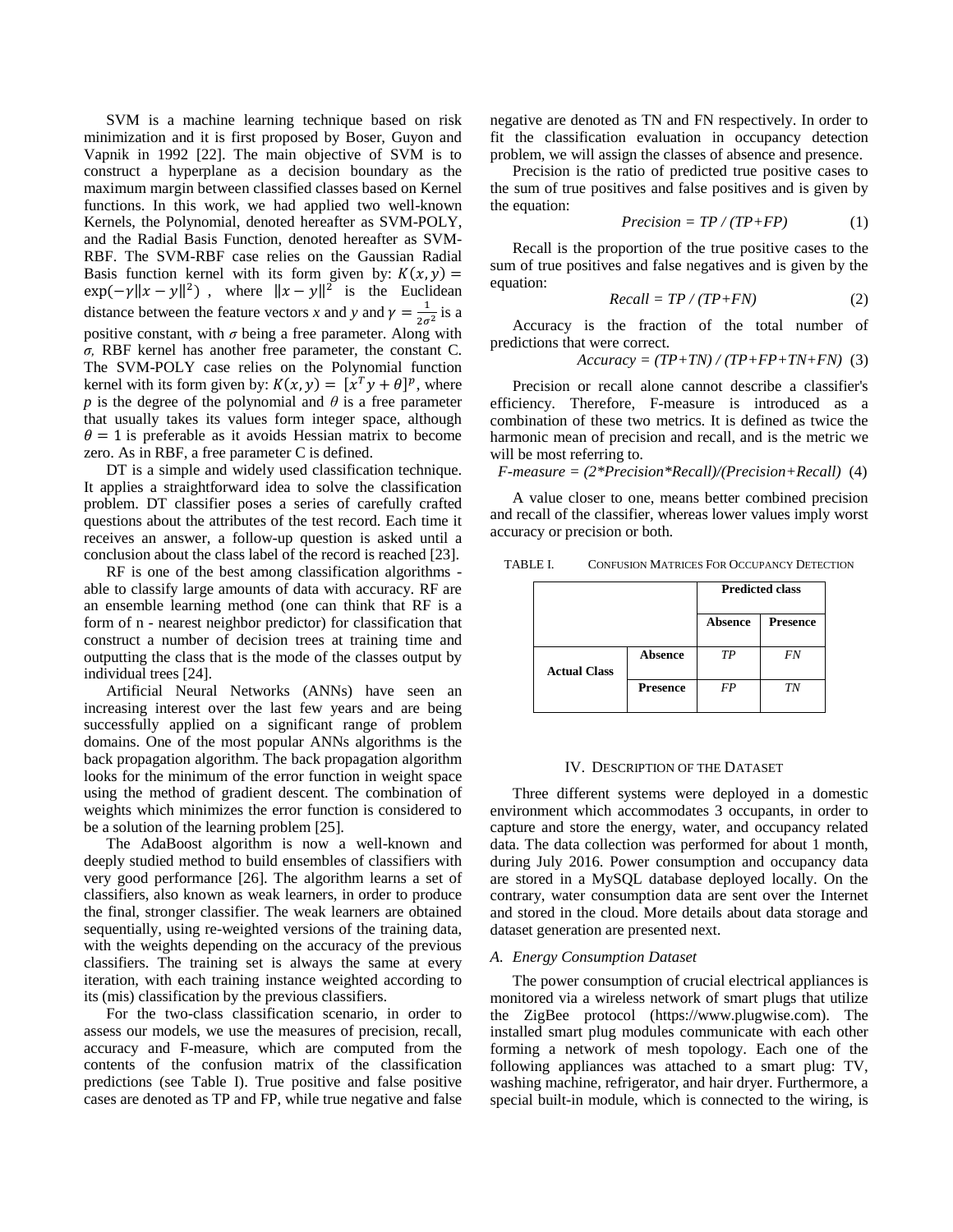used in order to monitor the power consumption of the electrical kitchen appliance. An aggregator application has been developed and installed on a PC. It requests the current power consumption from each module every minute, receives the corresponding messages which include the measured power consumption of the connected appliance in Watts, and then stores the data directly into the database. It is worth noting that the timestamps of all events that are generated by the three systems are in UTC.

# *B. Water Consumption Dataset*

Four water consumption sensors have been installed for monitoring and logging of the usage of water by the occupants. The monitored supplies are the cold water and the hot water supplies in the kitchen, the water consumed by the dishwasher and the water consumed by the washing machine.

# *C. Occupancy Dataset*

A highly accurate, active infrared door counter sensor which includes four receivers has been installed at the main entrance of the house. The sensor is able to detect entries and exits based on the break-reset timings of the beams. Thus, it keeps track of the number of occupants that are present in the residence and dispatches the occupancy value to a web service, on change. The web service that has been developed is running locally and stores the received occupancy events along with the timestamp into the database.

#### *D. Data pre-processing*

After retrieving the raw data of the three systems, a processing step was performed in order to create the final aggregated dataset which includes events per 1-minute intervals of all the measured features. Periods during which the occupants were on vacation were excluded from the final dataset. Moreover, periods in which some of the data were not available due to power failures or network connectivity issues, were excluded as well.

The initial aggregated dataset constructed after processing the raw data contains 9 features [Central Power (lights of the domestic environment), Refrigerator, TV, Washing Machine, Dryer, Cold Water - Kitchen, Hot Water - Kitchen, Dishwasher - Water, Washing Machine - Water] denoted hereafter as [CP, R, TV, WM, D, CWK, HWK, DW, WMW] and the target Occupancy, denoted hereafter as [OCCUP]. The dataset contains energy and water consumption data of 1-minute resolution for a time interval of 16 consecutive days during summer time. Thus, the shape of overall dataset is 23040x9 (without taking into account the target feature) and its sparsity is 74.44%. Fig. 1 depicts the energy consumption of some electrical devices, with regard to occupancy.



Figure 1. Energy consumption of central power, refrigerator, TV and washing machine electrical devices (cyan solid line - left axis) with regard to occupancy (black solid line - right axis).

One can see from Figure 1 that Central Power, TV and Washing Machine features are somehow correlated with occupancy. On the other hand, the calculation of Pearson's correlation among dataset features (not presented here) does not reveal clearly such a behavior.

#### V. MUTUAL INFORMATION

We all acknowledge the fact that interdependency exists among human habits and occupancy inference. In our work, these habits are denoted by the 9 features described previously. Thus, in order to rank the influence of each feature to occupancy inference and extract the more useful information, we have used Mutual Information (MI) as the feature selection technique. MI measures how much one random variable provides information about another. It is a dimensionless quantity, and can be thought of as the reduction in uncertainty about one random variable given knowledge of another. High mutual information indicates a large reduction in uncertainty; low mutual information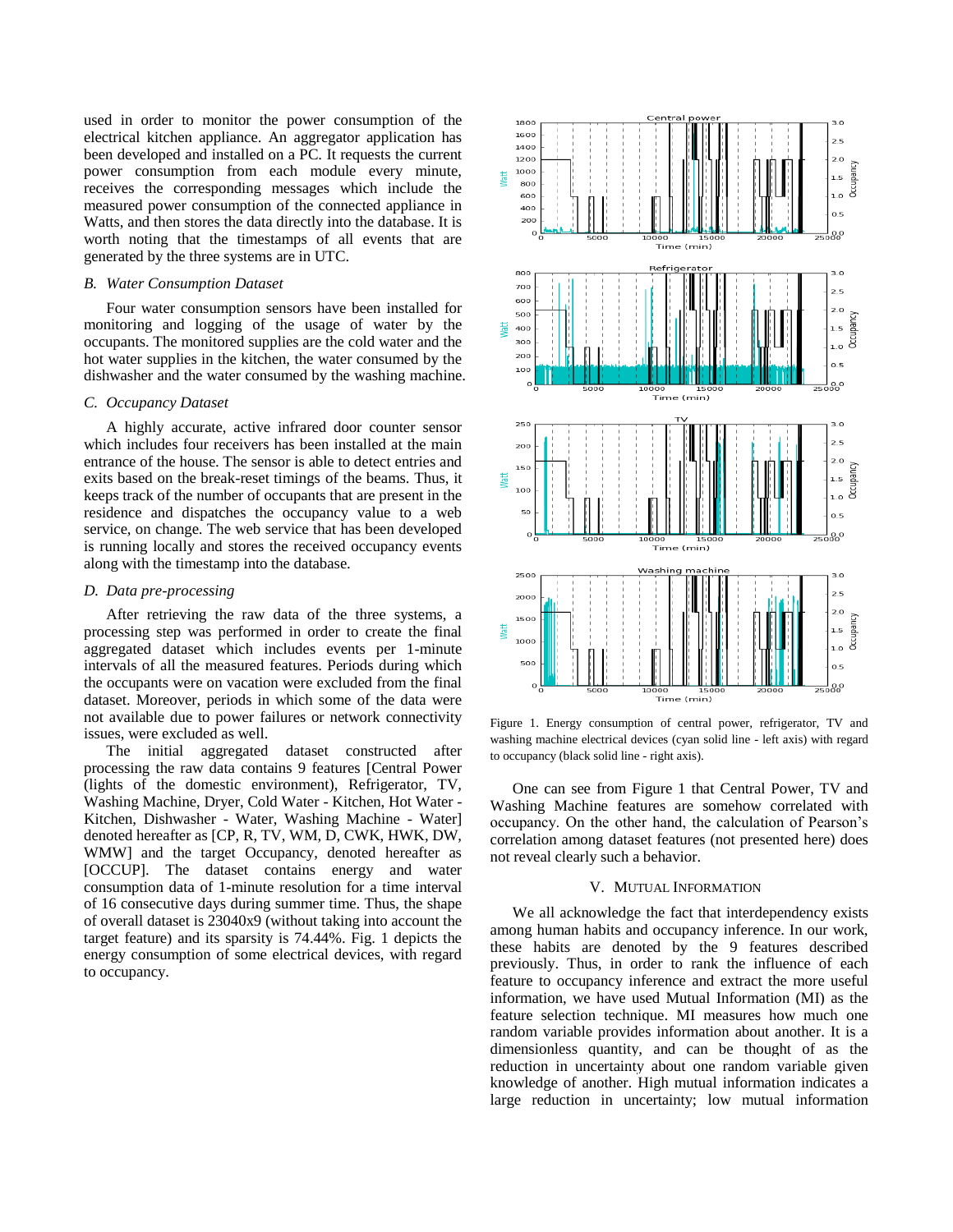indicates a small reduction; and zero mutual information between two random variables means the variables are independent.

In Table II, the features with the highest MI, based on occupancy, are presented in descending order. According to these results, intuitively, we decide to use only the top-5 ranked features for occupancy inference, meaning Central Power, Cold Water – Kitchen, Washing Machine, Refrigerator and Washing Machine – Water. Under this condition, the shape of overall dataset is 23040x5 (again without taking into account the target feature) and its sparsity is reduced to 70.76% (from 74.44%).

TABLE II. DATASET'S FEATURES IN DESCENDING ORDER OF IMPORTANCE



In order to avoid mixing test cases, in section of experimental results presented afterwards, the initial dataset (23040x9) will be denoted hereafter as *Initial-DS* and the dataset emerged after the use of MI (23040x9) will be denoted hereafter as *MI-DS.*

## VI. EXPERIMENTAL RESULTS

#### *A. Simulation setup*

Our main objective is to find the predictive model that is more efficient on occupancy inference based on energy and water consumption data. To that end, our simulation schema is based on the application of all tested classifiers and their boosting versions on both *Initial-DS* and *MI-DS*. For crossvalidation of our results, we generate a training set and a testing set, in a percent of 70% and 30%, respectively of the tested dataset. We generate 100 Monte Carlo iterations for different parameter scenarios in each classifier. The tested classifiers were SVM, DT, RF and BPN models. We employed the boosting technique with 5 weak learners (refer to Section III) to all the classifiers mentioned above in order to improve classification performance. For SVM-POLY,  $\theta$  takes the values  $\theta = (start = 30, end = 60, step = 6)$ and the polynomial degree takes the values  $p = (2,7,1)$ . For SVM-RBF  $\sigma$  varies same as  $\theta$  and the constant C as  $C = (1000, 10000, 2000)$ . The classic BPN has a single hidden layer and the number of neurons varies as  $n =$  $(100,200,20)$ . The RF has an ensemble of *estimators* = (20,100,20) DTs. The combination of all values of parameters and a size of 100 Monte Carlo iterations for each case, results in an overall of 6100 tested cases.

# *B. Simulation results*

Due to the vast amount of simulation results, we present results from specific simulation cases on the *Initial-DS* and from the application of AdaBoost on both *Initial-DS* and *MI-DS*.

| <b>Classifier: RF</b> |                        |               |                 |                     |  |  |  |
|-----------------------|------------------------|---------------|-----------------|---------------------|--|--|--|
| <b>Estimators</b>     | Precision<br>(%)       | Recall<br>(%) | Accuracy<br>(%) | F-measure<br>$(\%)$ |  |  |  |
| 20                    | 72.78                  | 85.94         | 78.24           | 78.81               |  |  |  |
| 40                    | 73.03                  | 86.31         | 78.33           | 79.11               |  |  |  |
| 60                    | 73.17                  | 86.42         | 79.02           | 79.24               |  |  |  |
| 80                    | 73.44                  | 86.34         | 78.83           | 79.37               |  |  |  |
| 100                   | 73.56                  | 86.49         | 78.75           | 79.50               |  |  |  |
|                       | <b>Classifier: BPN</b> |               |                 |                     |  |  |  |
|                       | Precision              | Recall        | Accuracy        | F-measure           |  |  |  |
| <b>Neurons</b>        | (%)                    | (%)           | (%)             | $(\%)$              |  |  |  |
| 100                   | 74.79                  | 83.28         | 76.24           | 78.81               |  |  |  |
| 120                   | 75.93                  | 84.31         | 75.87           | 79.90               |  |  |  |
| 140                   | 75.21                  | 83.33         | 76.71           | 79.06               |  |  |  |
| 160                   | 76.07                  | 84.52         | 76.33           | 80.07               |  |  |  |
| 180                   | 76.12                  | 84.03         | 76.58           | 79.88               |  |  |  |

TABLE III. PRECISION, RECALL, ACCURACY AND F-MEASURE (ESTIMATED AVERAGES) FOR 100 MONTE-CARLO ITERATIONS FOR RF AND BPN CLASSIFIERS, ON *INITIAL-DS*.

Table III shows the simulation results of RF and BPN, when applied on the *Initial-DS,* and one can see that the highest accuracy, when RF is applied, is 79.02% (highlighted value on RF case) (*estimators* = 60) and 76.71% when BPN is applied (*neurons* = 120) (highlighted value on BPN case). On the other hand, SVM-POLY achieved an accuracy of 76.45% ( $p = 2, \theta = 42$ ), while SVM-RBF achieved an accuracy of 74.82% ( $C = 5000, \theta = 36$ ). Preliminary simulations results show a superiority of RF and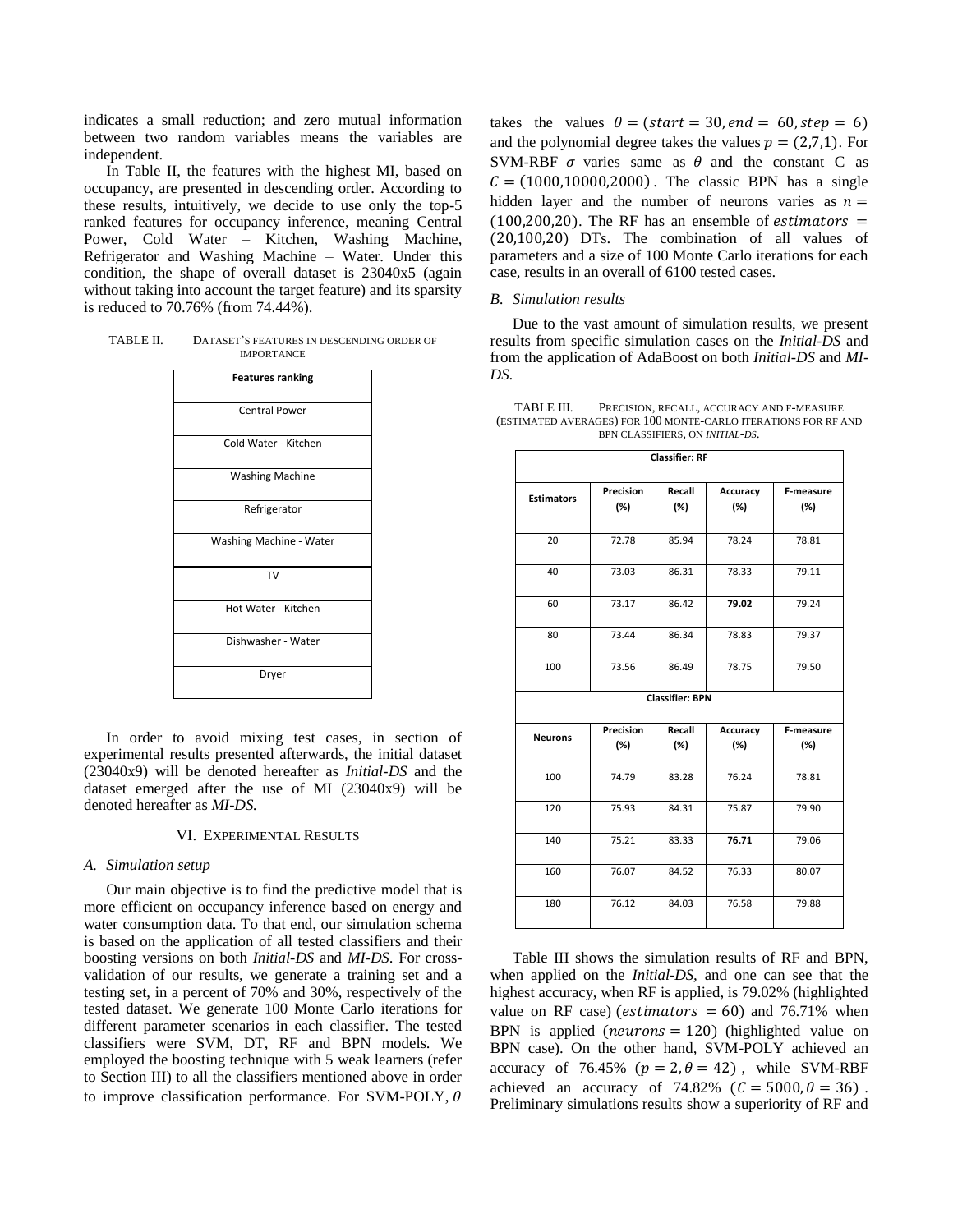DT classifiers compare to other for our classification scenario. RF classifier had achieved 80% for accuracy and 83% for F-measure (on average of 100 Monte-Carlo iterations), with DT to follow very closely. The rest of the tested classifiers achieved below 78% on accuracy and around 80% for F-measure. Tables IV and V present precision, recall, accuracy and F-measure (on average of 100 Monte-Carlo iterations) with the application of boosting on tested classifiers on both *Initial-DS* and *MI-DS*, respectively.

TABLE IV. PRECISION, RECALL, ACCURACY AND F-MEASURE (ESTIMATED AVERAGES) FOR 100 MONTE-CARLO ITERATIONS WITH THE APPLICATION OF ADABOOST, ON *INITIAL-DS*.

| <b>Classifier</b>     | Parameters of<br>weak learners                                              | Precision<br>$(\%)$ | Recall<br>(%) | Accuracy<br>(%) | F-<br>measure<br>(%) |
|-----------------------|-----------------------------------------------------------------------------|---------------------|---------------|-----------------|----------------------|
| $SVM -$<br>POLY       | $p = 2, 3, 4, 5, 6$<br>$\theta$ = 30, 36, 42,<br>48,56                      | 74.73               | 90.01         | 79.31           | 81.66                |
| $SVM -$<br><b>RBF</b> | $C = 1000,$<br>3000, 5000,<br>7000, 9000<br>$\theta$ = 30, 36, 42,<br>48,56 | 74.42               | 87.76         | 78.95           | 80.54                |
| DT                    |                                                                             | 74.03               | 93.89         | 80.14           | 82.79                |
| <b>RF</b>             | 20, 40, 60, 80,<br>100                                                      | 74.44               | 94.74         | 80.53           | 83.37                |
| <b>BPN</b>            | $n = 100, 120,$<br>140, 160, 180                                            | 73.75               | 93.20         | 79.90           | 82.34                |

TABLE V. PRECISION, RECALL, ACCURACY AND F-MEASURE (ESTIMATED AVERAGES) FOR 100 MONTE-CARLO ITERATIONS WITH THE APPLICATION OF ADABOOST, ON *MI-DS*.

| <b>Classifier</b>     | Parameters of<br>weak learners                                              | Precision<br>(%) | Recall<br>(%) | Accuracy<br>(%) | F-<br>measure<br>(%) |
|-----------------------|-----------------------------------------------------------------------------|------------------|---------------|-----------------|----------------------|
| $SVM -$<br>POLY       | $p = 2, 3, 4, 5, 6$<br>$\theta$ = 30, 36, 42,<br>48,56                      | 74.79            | 89.34         | 79.83           | 81.42                |
| $SVM -$<br><b>RBF</b> | $C = 1000,$<br>3000, 5000,<br>7000, 9000<br>$\theta$ = 30, 36, 42,<br>48,56 | 74.35            | 89.07         | 80.06           | 81.04                |
| DT                    |                                                                             | 74.89            | 91.37         | 80.94           | 82.31                |
| <b>RF</b>             | 20, 40, 60, 80,<br>100                                                      | 73.91            | 95.17         | 80.23           | 83.20                |

| <b>BPN</b> | $n = 100, 120,$<br>140, 160, 180 | 74.01 | 92.83 | 80.21 | 82.36 |
|------------|----------------------------------|-------|-------|-------|-------|
|            |                                  |       |       |       |       |

From Table IV, one can see that the RF with AdaBoost achieves the higher performance on the classification scenario (absence – presence), compared to the other tested classifiers (see highlighted values), with 80.53% accuracy (83.37% F-measure). The second best classifier is DT with 80.14% accuracy (82.79% F-measure). The application of boosting provides an improvement of maximum 2% of the performance of the RF classifier compared to the nonboosted case of RF for the best set of simulation parameters. This outcome, point to the fact that the application of boosting saved us time and effort to search for the appropriate set of simulation parameters, in order to achieve the best predictive performance of the classifier. Same holds when feature selection based on MI is applied (see Table V), where simulation results are as much the same with the previous case (compare Tables IV and V).

From Table V, one can see that the DT with AdaBoost achieves the higher performance compared to the other tested classifiers (see highlighted values) with 80.94% accuracy (82.31% F-measure), while the RF follows closely in accuracy (80.23%), but achieves higher F-measure compared to DT (83.20%).

## VII. CONCLUSIONS

The purpose of this work was to shed some light on the challenging problem of occupancy detection (absence – presence) on a residential environment, utilizing well known machine learning techniques and their boosting version, on data gathered from smart meters (energy and water consumption of the household). Cross-validation and Monte Carlo simulations where used in an effort to find machine learning techniques that are effective and efficient on this classification problem. Moreover, Mutual Information is used for feature selection in an effort to reduce dataset's sparsity and to retain classification performance. Feature selection technique managed to reduce dataset's sparsity around 4%. As for classification performance, Random Forest and Decision Tree classifiers under their boosting versions, show a slightly higher accuracy compared to the other tested classifiers, but they have managed to achieve an overall great performance (F-measure: 83.37% and 82.79%, respectively).

Our simulation results show that machine learning techniques have great potentials to face the challenging problem of occupancy detection. In future work, our plans are to focus more on the dataset and the features used as input to the classifiers, by taking into account different features and using other feature selection techniques, in an effort to find a more robust predictive model.

# ACKNOWLEDGMENT

This work has been partially supported by the European Commission through the project HORIZON 2020- INNOVATION ACTIONS (IA)-723059-enCOMPASS.